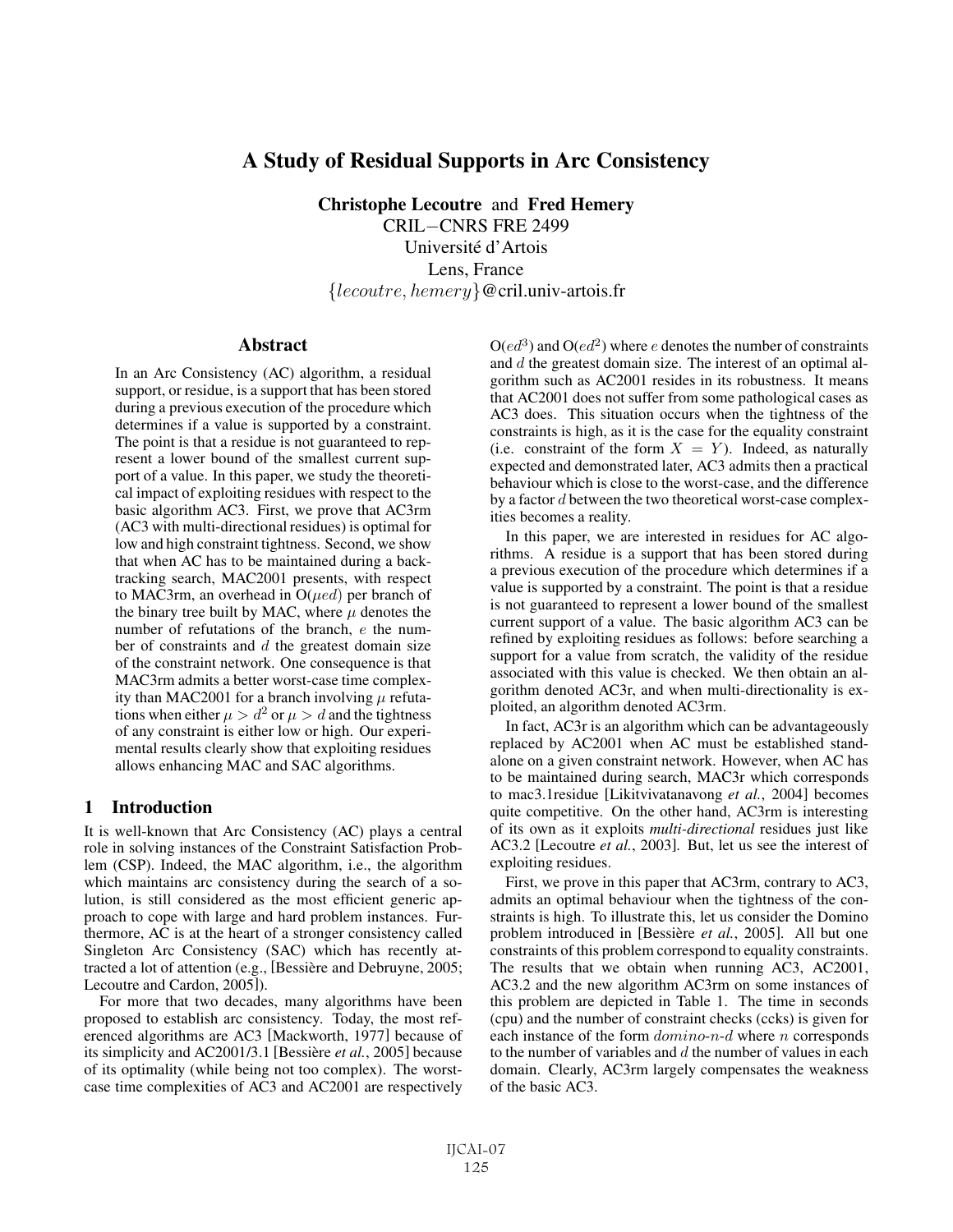| $_{Instances}$ |      | AC3    | AC3rm | AC2001 | AC3.2 |
|----------------|------|--------|-------|--------|-------|
| domino-100-100 | cpu  | 1.81   | 0.16  | 0.23   | 0.18  |
|                | ccks | 18M    | 990K  | 1485K  | 990K  |
| domino-300-300 | cpu  | 134    | 3.40  | 6.01   | 3.59  |
|                | ccks | 1377M  | 27M   | 40M    | 27M   |
| domino-500-500 | cpu  | 951    | 15.0  | 21.4   | 15.2  |
|                | ccks | 10542M | 125M  | 187M   | 125M  |
| domino-800-800 | cpu  | 6144   | 60    | 87     | 59    |
|                | ccks | 68778M | 511M  | 767M   | 511M  |

Table 1: Establishing Arc Consistency on Domino instances

Next, we analyse the cost of managing data structures with respect to backtracking. On the one hand, it is easy to embed AC3rm in MAC and SAC algorithms as these algorithms do not require any maintenance of data structures during MAC search and SAC inference. On the other hand, embedding an optimal algorithm such as AC2001 entails an extra development effort, with, in addition, an overhead at the execution. For MAC2001, this overhead is  $O(\mu e d)$  per branch of the binary tree built by MAC as we have to take into account the reinitialization of a structure (called  $last$ ) which contains smallest found supports. Here,  $\mu$  denotes the number of refutations of the branch, e denotes the number of constraints and d the greatest domain size.

### 2 Constraint Networks

A Constraint Network (CN) P is a pair  $(\mathscr{X}, \mathscr{C})$  where  $\mathscr{X}$  is a set of n variables and  $\mathscr C$  a set of e constraints. Each variable  $x \in \mathcal{X}$  has an associated domain, denoted by  $dom(x)$ , which contains the set of values allowed for  $x$ . Each constraint  $C \in \mathscr{C}$  involves a subset of variables of  $\mathscr{X}$ , called scope and denoted  $\text{scp}(C)$ , and has an associated relation, denoted *rel*(C), which contains the set of tuples allowed for the variables of its scope. The initial (resp. current) domain of a variable X is denoted dom<sup>init</sup>(X) (resp. dom(X)). For each r-ary constraint C such that  $\text{sep}(C) = \{X_1, \ldots, X_r\},\$ we have: rel $(C) \subseteq \prod_{i=1}^r dom^{init}(X_i)$  where  $\prod$  denotes the Cartesian product. Also, for any element  $t = (a_1, \ldots, a_r)$ , called tuple, of  $\prod_{i=1}^r dom^{init}(X_i)$ ,  $t[X_i]$  denotes the value  $a_i$ . It is also important to note that, assuming a total order on domains, tuples can be ordered using a lexicographic order ≺. To simplify the presentation of some algorithms, we will use two special values  $\perp$  and  $\top$  such that any tuple t is such that  $\bot \prec t \prec \top$ .

**Definition 1** Let C be a r-ary constraint such that  $\text{scp}(C)$  =  $\{X_1, \ldots, X_r\}$ , a r-tuple t of  $\prod_{i=1}^r dom^{init}(X_i)$  is said to be *allowed by*  $C$  *iff*  $t \in rel(C)$ *, valid iff*  $\forall X_i \in sep(C)$ *,*  $t[X_i] \in$  $dom(X_i)$ , and a support in C iff it is allowed by C and valid.

A tuple t will be said to be a support of  $(X_i, a)$  in C when t is a support in C such that  $t[X_i] = a$ . Determining if a tuple is allowed is called a constraint check. A solution to a CN is an assignment of values to all the variables such that all the constraints are satisfied. A CN is said to be satisfiable iff it admits at least one solution. The Constraint Satisfaction Problem (CSP) is the NP-complete task of determining whether a given CN is satisfiable. A CSP instance is then defined by a CN, and solving it involves either finding one (or more) solution or determining its unsatisfiability. Arc Consistency (AC) remains the central property of CNs and establishing AC on a given network P involves removing all values that are not arc consistent.

**Definition 2** Let  $P = (\mathcal{X}, \mathcal{C})$  be a CN. A pair  $(X, a)$ , with  $X \in \mathscr{X}$  and  $a \in dom(X)$ , is arc consistent  $(AC)$  iff  $\forall C \in \mathscr{C}$  $| X \in \text{scp}(C)$ *, there exists a support of*  $(X, a)$  *in* C*.* P *is* AC *iff* ∀*X*  $\in \mathcal{X}$ *, dom*(*X*)  $\neq \emptyset$  *and* ∀*a*  $\in$  *dom*(*X*)*,* (*X, a*) *is AC.* 

The following definitions will be useful later to analyze the worst-case time complexity of some algorithms.

**Definition 3** *A* cn-value is a triplet of the form  $(C, X, a)$ *where*  $C \in \mathcal{C}$ ,  $X \in \text{scp}(C)$  *and*  $a \in \text{dom}(X)$ *.* 

**Definition 4** *Let*  $(C, X, a)$  *be a cn-value such that scp* $(C)$  =  ${X, Y}.$ 

- *The number of supports of* (X, a) *in* C*, denoted*  $s_{(C,X,a)}$ *, corresponds to the size of the set* {b  $\in$  $dom(Y) | (a, b) \in rel(C)$ }.
- *The number of conflicts of*  $(X, a)$  *in C, denoted*  $c_{(C, X, a)}$ *, corresponds to the size of the set*  ${b \in dom(Y) \mid}$  $(a, b) \notin rel(C)$ }.

Note that the number of cn-values that can be built from a binary constraint network is  $O(ed)$ . To sum up all evaluations of an expression  $Expr(C, X, a)$  wrt all the cn-values of a given CN, we will write:  $\sum$  $_{C,X,a}$  $Expr(C, X, a)$ .

## 3 AC3rm

In this section, we introduce AC3rm, and we propose a detailed analysis of its complexity. It is important to remark that our algorithm is given in the general case (i.e. it can be applied to instances involving constraints of any arity). Hence, strictly speaking, its description corresponds to GAC3rm since for non binary constraints, one usually talks about Generalized Arc Consistency (GAC). However, to simplify, theoretical complexities will be given for binary instances. More precisely, for all theoretical results, we will consider given a binary CN  $P = (\mathcal{X}, \mathcal{C})$  such that, to simplify and without any loss of generality, each domain exactly contains d values.

To establish (generalized) arc consistency on a given CN,  $doAC$  (Algorithm 1) can be called. It returns  $true$  when the given CN can be made arc-consistent and it is described in the context of a coarse-grained algorithm. Initially, all pairs  $(C, X)$ , called arcs, are put in a set Q. Once Q has been initialized, each arc is revised in turn (line 4), and when a revision is effective (at least one value has been removed), the set Q has to be updated (line 6). A revision is performed by a call to the function revise, and entails removing values that have become inconsistent with respect to C. This function

| <b>Algorithm 1</b> doAC (P = $(\mathcal{X}, \mathcal{C})$ : CN): Boolean                        |
|-------------------------------------------------------------------------------------------------|
| 1: $Q \leftarrow \{(C, X)   C \in \mathscr{C} \wedge X \in \mathop{scp}(C)\}\$                  |
| 2: while $Q \neq \emptyset$ do                                                                  |
| pick and delete $(C, X)$ from $Q$<br>3:                                                         |
| if revise( $C, X$ ) then<br>4:                                                                  |
| if $dom(X) = \emptyset$ then return false<br>5:                                                 |
| $Q \leftarrow Q \cup \{(C', Y)  C' \neq C, Y \neq X, \{X, Y\} \subseteq \text{scp}(C')\}$<br>6: |
| $7:$ return true                                                                                |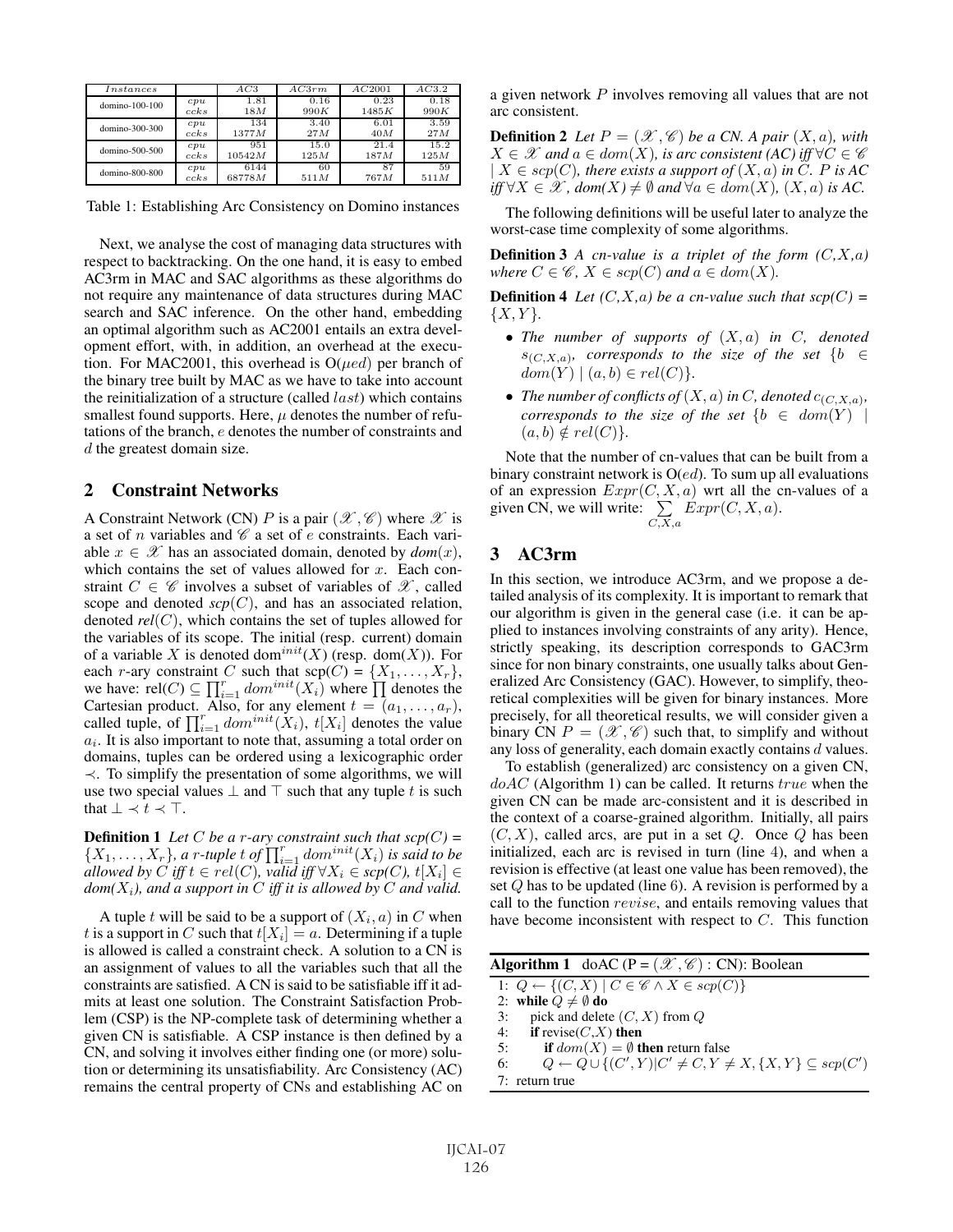| Algorithm 2 revise(C : Constraint, X : Variable) : Boolean |  |  |  |  |  |
|------------------------------------------------------------|--|--|--|--|--|
|------------------------------------------------------------|--|--|--|--|--|

1: nbElements ←  $\mid dom(X) \mid$ 2: for each  $a \in dom(X)$  do 3: if  $supp[C, X, a]$  is valid then continue 4:  $t \leftarrow \text{seekSupport}(C, X, a)$ <br>5: **if**  $t = \top$  **then** remove a from if  $t = \top$  then remove a from  $dom(X)$ 6: else for each  $Y \in \text{scp}(C)$  do  $\text{supp}[C, Y, t[Y]] \leftarrow t$ 7: return nbElements  $\neq |dom(X)|$ Algorithm  $3$  seekSupport $(C, X, a)$ : Tuple 1:  $t \leftarrow \perp$ 

2: while  $t \neq \top$  do 3: if  $C(t)$  then return t 4:  $t \leftarrow setNextTuple(C, X, a, t)$ 

5: return 

returns true when the revision is effective. The algorithm is stopped when a domain wipe-out occurs (line 5) or the set Q becomes empty.

Following the principle used in AC3.2 [Lecoutre *et al.*, 2003], we propose a mechanism to partially benefit from (positive) multi-directionality. The idea is that, when a support  $t$  is found, it can be recorded for all values occurring in  $t$ . For example, let us consider a binary constraint  $C$  such that  $\textit{scp}(C) = \{X, Y\}$ . If  $(a, b)$  is found in C when looking for a support of either  $(X, a)$  or  $(Y, b)$ , in both cases, it can be recorded as being the last found support of  $(X, a)$  in C and the last found support of  $(Y, b)$  in C. In fact, one can simply record for any cn-value  $(C, X, a)$  the last found support of  $(X,a)$  in C. However, here, unlike AC2001, by exploiting multi-directionality, we cannot benefit anymore from unidirectionality. It means that, when the last found support is no more valid, one has to search for a new support from scratch. Indeed, by using multi-directionality, we have no guarantee that the last found support corresponds to the last smallest support. This new algorithm requires the introduction of a three-dimensional array, denoted *supp*. This data structure is used to store for any cn-value  $(C, X, a)$  the last found support of (X,a) in C. Initially, any element of the structure *supp* must be set to  $\perp$ . Each revision (see Algorithm 2) involves testing for any value the validity of the last found support (line 3) and if, it fails, a search for a new support is started from scratch (see Algorithm 3). It uses  $setNextTuple$  which returns either the smallest valid tuple  $t'$  built from  $C$  such that  $t \prec t'$  and  $t'[X] = a$ , or  $\top$  if it does not exist. Without any loss of generality, we assume that any call to  $setNextTuple$ is performed in constant time. Note that  $C(t)$  must be understood as a constraint check and that  $C(\perp)$  returns false. If this search succeeds, structures corresponding to last found supports are updated (line 6).

To summarize, the structure *supp* allows to record what we call *multi-directional* residues. Of course, it is possible to exploit simpler residues [Likitvivatanavong *et al.*, 2004], called here *uni-directional* residues, by not exploiting multidirectionality. We can then derive a new algorithm, denoted AC3r, by replacing line 6 of Algorithm 2 with:

else  $supp[C, X, a] \leftarrow t$ 

However, with AC3r, when AC must be established stand-

alone, rather than searching a new support from scratch when the residue is no more valid, it is more natural and more efficient to perform the search using the value of the residue as a resumption point. This is exactly what is done by AC2001. It means that, in practice, AC3r is interesting only when it is embedded in MAC [Likitvivatanavong *et al.*, 2004] or a SAC algorithm.

AC3rm has a space complexity of  $O(ed)$  and a non-optimal worst-case time complexity of  $O(ed^3)$ . However, it is possible to refine this result as follows:

Proposition 1 *In AC3rm, the worst-case cumulated time complexity of seekSupport for a cn-value*  $(C, X, a)$  *is*  $O(cs +$ *d)* with  $c = c_{(C, X, a)}$  *and*  $s = s_{(C, X, a)}$ *.* 

*Proof.* The worst-case in terms of constraint checks is when: 1) only one value is removed from dom<sup>init</sup>(Y) between two calls to revise( $C, X$ ), 2) values of dom<sup>init</sup>( $Y$ ) are ordered in such a way that the  $c$  first values correspond to values which do not support  $a$  and the  $s$  last values correspond to values which support  $a$ , 3) the first s values removed from  $dom<sup>init</sup>(Y)$  systematically correspond to the last found supports recorded by AC3rm (until a domain wipe-out is encountered). For these  $s + 1$  calls (note the initial call) to  $seekSupport(C, X, a)$ , we obtain  $s*(c+1) + c$  constraint checks. On the other hand, the number of other operations (validity checks and updates of the supp structure) in revise performed with respect to  $a$  is bounded by  $d$ . Then, we have a worst-case cumulated complexity in  $O(sc + s + c + d)$  =  $O(cs + d)$ .  $\Box$ 

What is interesting with AC3rm is that, even if this algorithm is not optimal, it is adapted to instances involving constraints of low or high tightness. Indeed, when the constraint tightness is low (more precisely, when  $c$  is  $O(1)$ ) or high (when  $s$  is  $O(1)$ ), the worst-case cumulated time complexity becomes  $O(d)$ , what is optimal. On the other hand, sc is maximized when  $c = s = d/2$ , what corresponds to a medium constraint tightness. However, AC3rm can also be expected to have a good (practical) behavior for medium constraint tightness since, on average (i.e. asymptotically), considering random constraints, 2 constraint checks are necessary to find a support when the tightness is 0.5. We can deduce the following result.

Proposition 2 *The worst-case time complexity of AC3rm is:*  $O(e\overline{d^2} + \sum$  $\sum_{C, X, a} c_{(C, X, a)} * s_{(C, X, a)}$ .

Table 2 indicates the overall worst-case complexities<sup>1</sup> to establish arc consistency with algorithms AC3, AC3rm, AC2001 and AC3.2. It is also interesting to look at worstcase cumulated time complexities to seek successive supports for a given cn-value  $(C, X, a)$ . Even if it has not been introduced earlier, it is easy to show that optimal algorithms admit a cumulated complexity in  $O(d)$ . By observing Table 3, we do learn that AC3 and AC3rm are optimal when the tightness is low (i.e. c is  $O(1)$ ), and that, unlike AC3, AC3rm is also optimal when the tightness is high (i.e. s is  $O(1)$ ).

<sup>&</sup>lt;sup>1</sup>Due to lack of space, we do not provide the detailed proof of the original complexities given for AC3.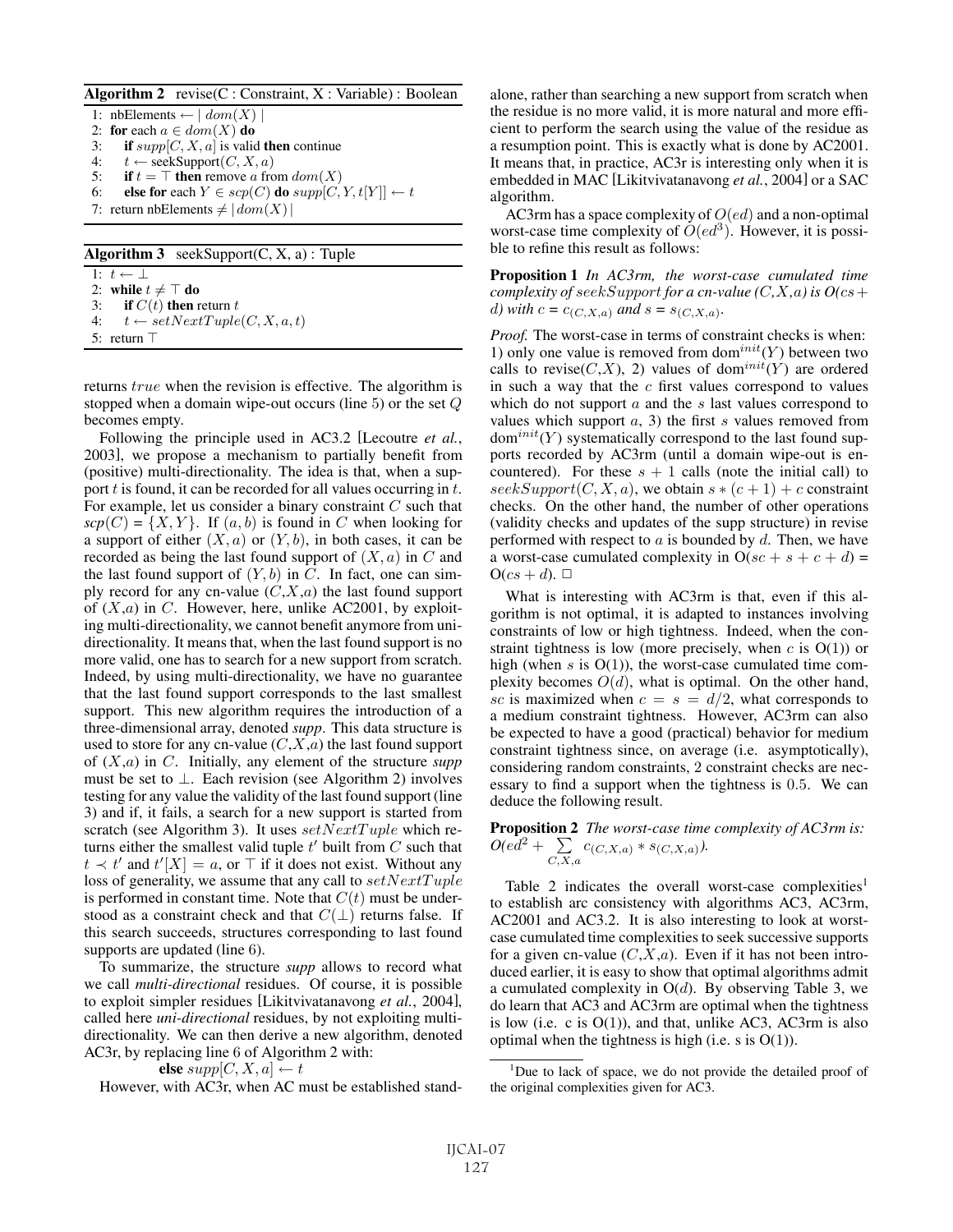|        | Space       | Time                                            |
|--------|-------------|-------------------------------------------------|
| AC3    | $O(e + nd)$ | $O(d *$<br>$c_{(C,X,a)} + \sum_{s \in C, X,a)}$ |
|        |             | C, X, a<br>C, X, a                              |
| AC3rm  | O(ed)       | $O(ed^2 + )$<br>$c_{(C, X, a)} * s_{(C, X, a)}$ |
|        |             | C, X, a                                         |
| AC2001 | O(ed)       | $O(ed^2)$                                       |
| AC3.2  | O(ed)       | $O(ed^2)$                                       |

Table 2: Worst-case complexities to establish AC.

|        | Tightness                    |      |      |      |  |  |  |
|--------|------------------------------|------|------|------|--|--|--|
|        | Medium<br>High<br>Low<br>Any |      |      |      |  |  |  |
| AC3    | $O(cd + s)$                  | O(d) |      |      |  |  |  |
| AC3rm  | $O(cs + d)$                  | O(d) |      | O(d) |  |  |  |
| AC2001 | O(d)                         | O(d) | O(d) | O(d) |  |  |  |
| AC3.2  | O(d)                         | (d)  | O(d) | O(d  |  |  |  |

Table 3: Cumulated worst-case time complexities to seek successive supports for a cn-value  $(C, X, a)$ . We have  $c + s = d$ .

Remark that the complexities given for AC3rm also hold for AC3r. The advantage of AC3rm is the fact that as we always record the most recent found supports (by exploiting multi-directionality), there is a greater probability that a residue be valid. Finally, note that it should be possible to extend the AC-\* framework [Régin, 2005] in order to include the concept of residues.

#### 4 Maintaining arc consistency

In this section, we focus on maintaining arc consistency during search. More precisely, we study the impact, in terms of time and space, of embedding some AC algorithms in MAC. The MAC algorithm aims at solving a CSP instance and performs a depth-first search with backtracking while maintaining arc consistency. At each step of the search, a variable assignment is performed followed by a filtering process that corresponds to enforcing arc-consistency. MAC is based on a binary branching scheme. It means that, at each step of the search, a pair  $(X,a)$  is selected where X is an unassigned variable and  $a$  a value in dom $(X)$ , and two cases are considered: the first one corresponds to the assignment  $X = a$  and the second one to the refutation  $X \neq a$ .

On the other hand, it is important to remark that all known AC algorithms (including AC3rm) are incremental. An arcconsistency algorithm is incremental if its worst-case time complexity is the same when it is applied one time on a given network  $P$  and when it is applied up to  $nd$  times on  $P$ where between two consecutive executions at least one value has been deleted. By exploiting incrementality, one can get the same complexity, in terms of constraint checks, for any branch of the search tree as for only one establishment of AC.

For AC3 and AC3rm, the (non optimal) worst-case time complexity for any branch of the search tree is guaranteed (by incrementality) even if, meanwhile, sub-trees have been explored and then backtracking has occurred. However, for optimal algorithms AC2001 and AC3.2, it is important to manage the data structure, denoted *last*, in order to restart search, after exploring a sub-tree, as if backtracking never occurred. In this paper, MAC2001 and MAC3.2 correspond to the algorithms that record the smallest supports that have been successively found all along the current branch. Note

|                | Space          | Time (per branch)                                          |
|----------------|----------------|------------------------------------------------------------|
| MAC3           | $O(e + nd)$    | $0(ed^2 + d*)$<br>$c_{(C, X, a)}$<br>C, X, a               |
| MAC3rm         | O(ed)          | $O(ed^2 + )$<br>$c_{(C, X, a)} * s_{(C, X, a)}$<br>C, X, a |
| <b>MAC2001</b> | O(min(n, d)ed) | $O(ed(d + \mu))$                                           |
| MAC3.2         | O(min(n, d)ed) | $O(ed(d + \mu))$                                           |

Table 4: Worst-case complexities to run MAC. Time complexity is given for a branch involving  $\mu$  refutations.

that it is at the price of a space complexity in  $O(\min(n,d)ed)$ [van Dongen, 2004].

Proposition 3 *In MAC2001 and MAC3.2, the worst-case cumulated time complexity of reinitializing the structure* last *is O(*μed*) for any branch involving* μ *refutations.*

*Proof.* For any refutation occurring in a branch, we need to restore the data structure last. In the worst-case, we have at most  $e * 2 * d$  operations since for each cn-value  $(C, X, a)$ , we have to reinitialize  $last[C, X, a]$  to a stacked value (or, for variants, to  $\perp$  or a new recomputed value). Hence, we obtain  $(\mu e d)$ .  $\Box$ 

If  $\mu = 0$ , it means that a solution has been found without any backtracking. In this case, there is no need to restore the structure last as the instance is solved. At the opposite, we know that the longest branch that can be built contains  $nd$  edges as follows: for each variable  $X$ , there are exactly  $d-1$  edges that correspond to refutations and only one edge that corresponds to an assignment. Then, we obtain a worstcase cumulated time complexities of reinitializing the structure last in  $O(end^2)$  and although it is omitted here, we can also show that it is  $\Omega(end^2)$ .

One nice feature of AC3rm is that, when they are embedded in MAC, no initialization is necessary at each step since the principle of this algorithm is to record the last found support which does not systematically correspond to the last smallest one. In fact, it was reported in [Lecoutre *et al.*, 2003] that it is worthwhile to leave unchanged last found supports (using AC3.2) while backtracking, having the benefit of a socalled memorization effect. It means that a support found at a given depth of the search has the opportunity to be still valid at a weaker depth of the search (after backtracking). In other words, it is worthwhile to exploit residues during search. The importance of limiting in MAC the overhead of maintaining the data structures employed by the embedded AC algorithm was pointed out in [Likitvivatanavong *et al.*, 2004] (but no complexity result was given). In fact, MAC3r corresponds to the algorithm mac3.1residue introduced in [Likitvivatanavong *et al.*, 2004].

By taking into account Proposition 3 and Table 2, we obtain the results given in Table 4. It appears that, for the longest branch, when  $\mu > d^2$ , MAC3 and MAC3rm have a better worst-case time complexity than other MAC algorithms based on optimal AC algorithms since we know that, for any branch, due to incrementality, MAC3 and MAC3rm are  $O(ed^3)$ . Also, if the tightness of any constraint is either low or high (more precisely, if for any cn-value  $(C, X, a)$ , either  $c_{(C,X,a)}$  is O(1) or  $s_{(C,X,a)}$  is O(1)), then MAC3rm admits an optimal worst-case time complexity in  $O(ed^2)$  per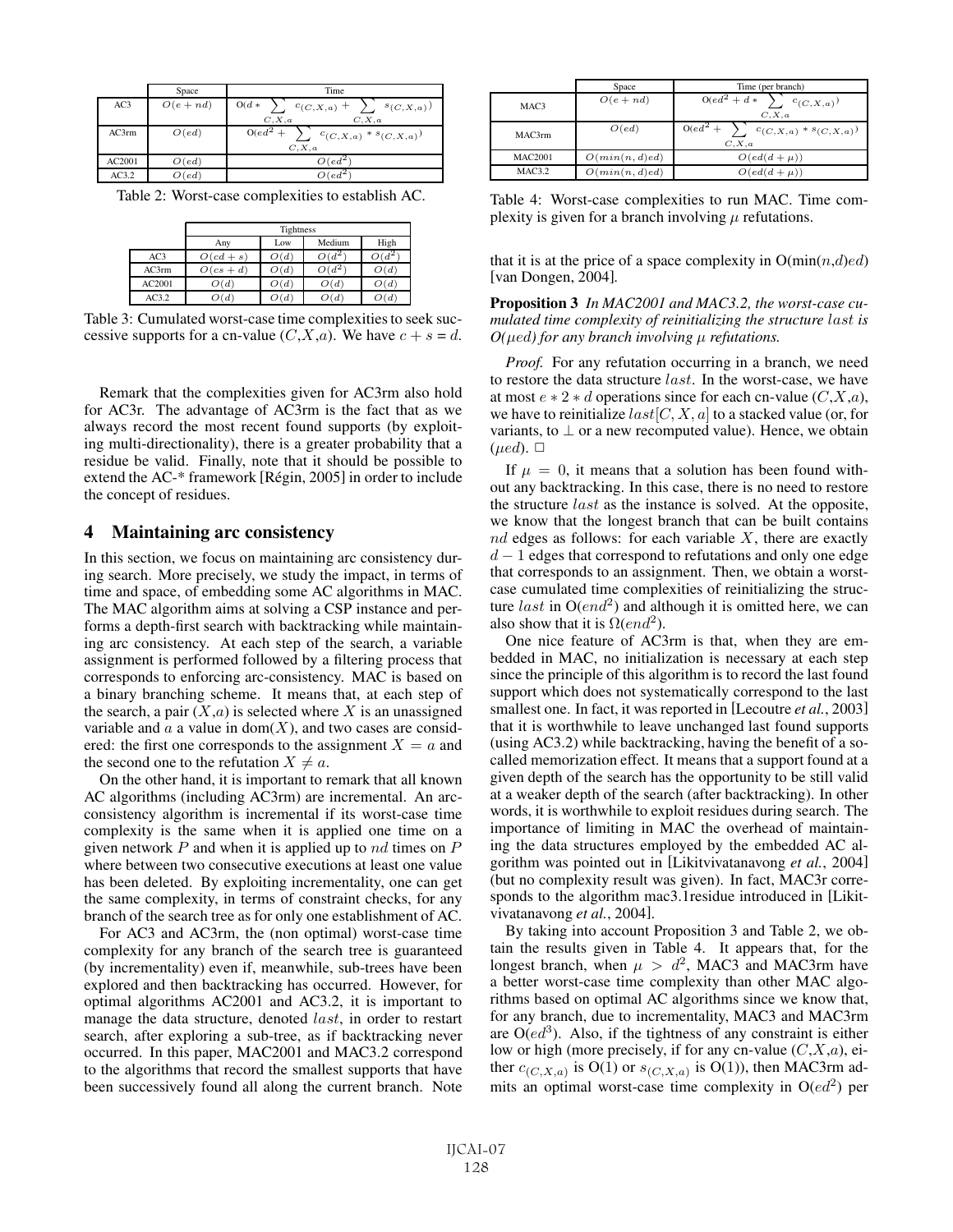| $MAC$ embedding                |            |        |  |  |  |  |
|--------------------------------|------------|--------|--|--|--|--|
| $\Delta$ $\Gamma$ <sup>3</sup> | AC3<br>3rm | AC2001 |  |  |  |  |
|                                |            |        |  |  |  |  |

| Classes of random instances (mean results for 100 instances) |          |        |       |       |       |  |  |
|--------------------------------------------------------------|----------|--------|-------|-------|-------|--|--|
| $(40-8-753-0.1)$                                             | cpu      | 22.68  | 22.96 | 34.38 | 33.35 |  |  |
|                                                              | $cc$ k s | 81 M   | 17M   | 24M   | 16M   |  |  |
| $(40-11-414-0.2)$                                            | cpu      | 21.19  | 19.23 | 27.91 | 26.34 |  |  |
|                                                              | $cc$ ks  | 97 M   | 22M   | 28M   | 19M   |  |  |
| $(40-16-250-0.35)$                                           | cpu      | 21.86  | 18.31 | 25.18 | 23.38 |  |  |
|                                                              | $cc$ k s | 121M   | 28M   | 33M   | 24M   |  |  |
| $(40-25-180-0.5)$                                            | cpu      | 37.35  | 25.53 | 35.30 | 32.27 |  |  |
|                                                              | $cc$ k s | 233M   | 56M   | 60M   | 45M   |  |  |
| $(40-40-135-0.65)$                                           | cpu      | 37.62  | 26.62 | 35.98 | 34.45 |  |  |
|                                                              | $cc$ k s | 344M   | 83M   | 82M   | 64M   |  |  |
| $(40-80-103-0.8)$                                            | cpu      | 89.01  | 51.62 | 67.74 | 61.48 |  |  |
|                                                              | $cc$ k s | 1072M  | 240M  | 225M  | 180M  |  |  |
| $(40-180-84-0.9)$                                            | cpu      | 166.12 | 76.99 | 98.69 | 87.50 |  |  |
|                                                              | $cc$ k s | 2540M  | 506M  | 479M  | 381M  |  |  |

Academic instance

| $ehi-85-12$    | cpu  | 394   | 377   | 557   | 511   |
|----------------|------|-------|-------|-------|-------|
|                | ccks | 642M  | 60M   | 190M  | 83M   |
| $qeo-50-20-19$ | cpu  | 194   | 157   | 278   | 263   |
|                | ccks | 1117M | 244M  | 284M  | 199M  |
| $qa-5$         | cpu  | 31.60 | 28.31 | 37.49 | 36.02 |
|                | ccks | 130M  | 36M   | 38M   | 27M   |
| $qcp-819$      | cpu  | 139   | 143   | 215   | 208   |
|                | ccks | 116M  | 21M   | 41M   | 25M   |

Real-world instances

| $fapp01-0200-9$ | cpu     | 0.54  | 0.37  | 0.60  | 0.60  |
|-----------------|---------|-------|-------|-------|-------|
|                 | ccks    | 6905K | 3080K | 3018K | 2778K |
| $is-enddr2-3$   | cpu     | 53.66 | 29.08 | 39.24 | 29.60 |
|                 | $cc$ ks | 596M  | 104M  | 88M   | 48M   |
| $scen-11$       | cpu     | 15.67 | 11.88 | 16.26 | 14.58 |
|                 | ccks    | 92M   | 18M   | 15M   | 10M   |
| $graph-10$      | cpu     | 0.64  | 0.54  | 0.69  | 0.68  |
|                 | ccks    | 4842K | 2216K | 2228K | 1925K |

Table 5: Cost of running MAC

branch. In this case, MAC3rm outperforms MAC2001 as soon as  $\mu > d$ . These observations suggest that MAC3rm should be very competitive.

## 5 Experiments

To compare the different algorithms mentioned in this paper, we have performed a vast experimentation (run on a PC Pentium IV 2.4GHz 512MB under Linux) with respect to random, academic and real-world problems. Performances have been measured in terms of the CPU time in seconds (cpu) and the number of constraint checks (ccks).

To start, we have tested MAC (equipped with  $dom/deg$ ) by considering 7 classes of binary random instances situated at the phase transition of search. For each class  $\langle n, d, e, t \rangle$ , defined as usually, 100 instances have been generated. The tightness  $t$  denotes the probability that a pair of values is allowed by a relation. What is interesting here is that a significant sampling of domain sizes, densities and tightnesses is introduced. In Table 5, we can observe the results obtained with MAC embedding the various AC algorithms. As expected, the best embedded algorithms are AC3 and AC3rm when the tightness is low (here 0.1) and AC3rm when the tightness is high (here, 0.9). Also, AC3rm is the best when the tightness is medium (here 0.5) as expected on random instances. All these results are confirmed for some representative selected academic and real-world instances. Clearly, MAC3rm outperform all other MAC algorithms in terms of cpu while MAC3.2 is the best (although beaten on a few instances by

|            | $SAC-1$ embedding |             |
|------------|-------------------|-------------|
| $_{AC3rm}$ | AC2001            | $1 \cap 22$ |

| Academic instances   |      |        |       |         |       |
|----------------------|------|--------|-------|---------|-------|
| $domino-300-300$     | cpu  | 446.32 | 9.56  | 14.40   | 9.67  |
|                      | ccks | 1376M  | 26M   | 40M     | 26M   |
| $domino-500-100$     | cpu  | 4.37   | 0.53  | 0.71    | 0.57  |
|                      | ccks | 88M    | 4950K | 7425K   | 4950K |
| $qeo-50-20-19$       | cpu  | 1.18   | 0.74  | 1.49    | 1.24  |
|                      | ccks | 9525K  | 1165K | 2671K   | 1157K |
| $qa-5$               | cpu  | 1.22   | 0.89  | 1.91    | 1.34  |
|                      | ccks | 10M    | 3104K | 5001K   | 3085K |
|                      |      |        |       |         |       |
| Real-world instances |      |        |       |         |       |
| $fapp01-0200-9$      | cpu  | 637    | 158   | 312     | 192   |
|                      | ccks | 10047M | 905M  | 1795M   | 904M  |
|                      |      |        | .     | - - - - | .     |

| $fapp01-0200-9$ | ccks | 10047M | 905M  | 1795M | 904M  |
|-----------------|------|--------|-------|-------|-------|
| $is-enddr2-3$   | cpu  | 58.95  | 12.35 | 24.66 | 14.38 |
|                 | ccks | 980M   | 54M   | 128M  | 55M   |
| $graph-10$      | cpu  | 980    | 439   | 836   | 581   |
|                 | ccks | 12036M | 1307M | 2467M | 1303M |
| $scen-11$       | cpu  | 44.89  | 21.07 | 56.03 | 53.21 |
|                 | ccks | 479M   | 33M   | 52M   | 37 M  |

Table 6: Cost of establishing SAC-1

MAC3rm) in terms of constraint checks. Interestingly, in an overall analysis, we can remark that MAC3rm and MAC2001 roughly perform the same number of constraint checks. As, on the other hand, MAC3rm do not require any data structure to be maintained, it explains why it is the quickest approach. These results confirm the results obtained for MAC3r (mac3.1residue) in [Likitvivatanavong *et al.*, 2004] which has a behaviour similar to MAC3rm (due to lack of space, results for MAC3r are not presented).

We have then embedded AC algorithms in SAC-1. In Table 6, one can observe that, for domino instances which involve constraints of high tightness, AC3rm clearly shows its superiority to AC3. For real-world instances, the gap between AC3rm and the other algorithms increases. For example, SAC-1 embedding AC3rm is about 3 times more efficient than SAC-1 embedding AC2001 on scen11 and 4 times more efficient than SAC-1 embedding AC3 on  $fapp01-0200-9$ .

## 6 Residues for Non Binary Constraints

One can wonder what is the behaviour of an algorithm that exploits residues when applied to non binary instances. First, it is important to remark that seeking a support of a cn-value from scratch requires iterating  $O(d^{r-1})$  tuples in the worstcase for a constraint of arity  $r$ . We then obtain a worst-case cumulated time complexity of seeking a support of a given cn-value in O( $r^2d^r$ ) for GAC3 and O( $rd^{r-1}$ ) for GAC2001 [Bessière *et al.*, 2005] since we consider that a constraint check is  $O(r)$  and since there are  $O(rd)$  potential calls to the specific seekSupport function. Then, we can observe that there is a difference by a factor  $dr$ . It means that the difference between the two algorithms grows linearly with r.

On the other hand, if we assume that  $c > 0$  and  $s > 0$ respectively denote the number of forbidden and allowed tuples of the constraint, then we obtain, by generalizing our results of Section 3, a complexity in  $O(crd^{r-1})$  for GAC3 and in  $O(cs)$  for GAC3rm. We can then deduce that the worst-case cumulated time complexity of seeking a support is  $O(min(c, rd).rd^{r-1})$  for GAC3 and  $O(min(csr, r^2d^r))$  for GAC3rm. If  $c = O(1)$  or  $s = O(1)$ , we obtain  $O(r d^{r-1})$  for GAC3rm as  $c + s = d^{r-1}$ , that is to say optimality. However,